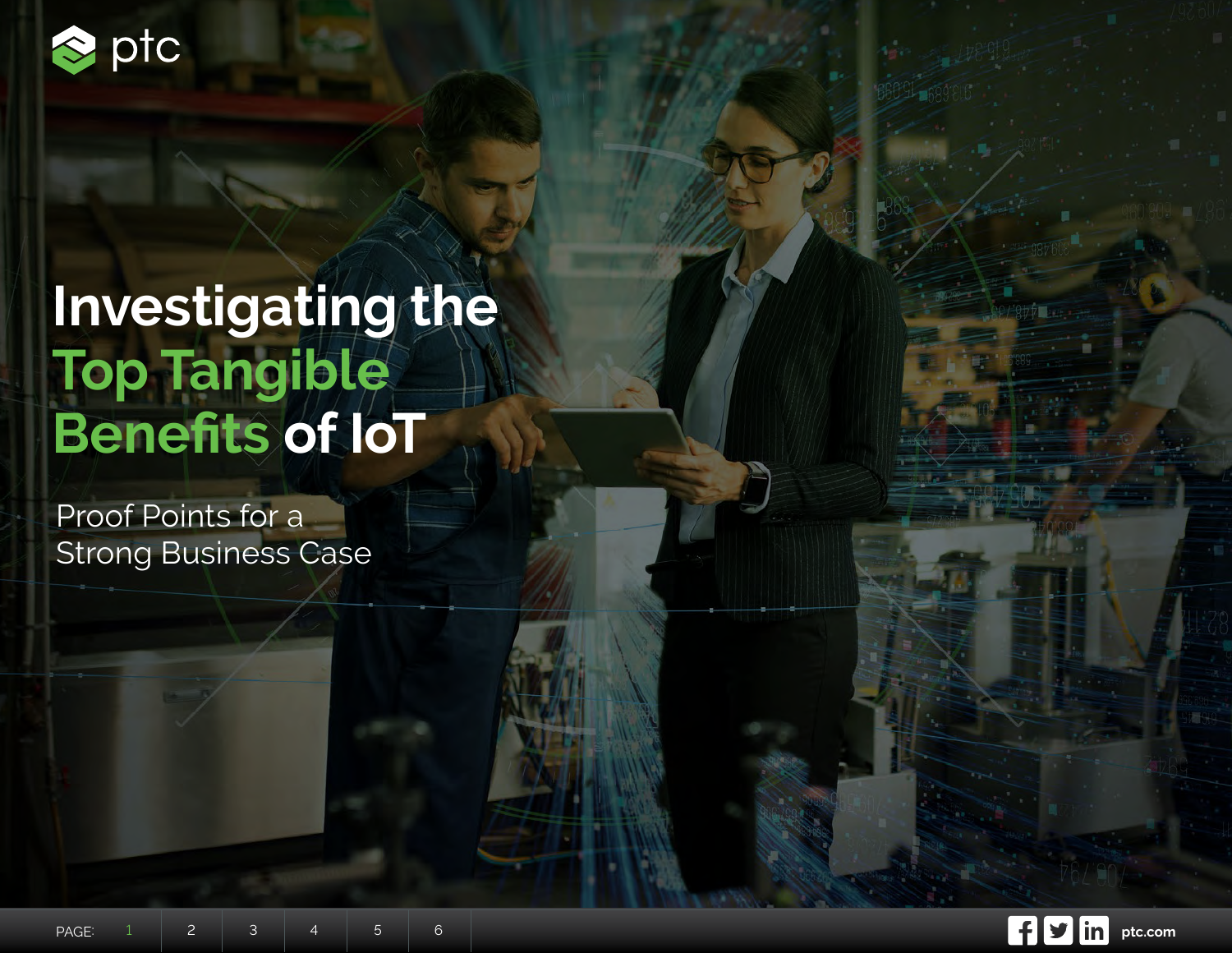<span id="page-1-0"></span>

Today, enterprises are faced with a number of challenges, including **reducing cost, supporting revenue growth, increasing efficiency,** and **more.**

> When manufacturers and service professionals think of the IoT, "digital transformation" and "scalability" may come to mind. But many teams like yours are still on the hunt for proof points that elevate the buzzwords to truly tangible benefits.

As enterprises investigate and develop plans to pursue an IoT strategy, they recognize the need for data to support a business case. How can manufacturing and service teams alike judge the advisability and associated risks of getting started with IoT? This guide provides the proof behind the tangible benefits.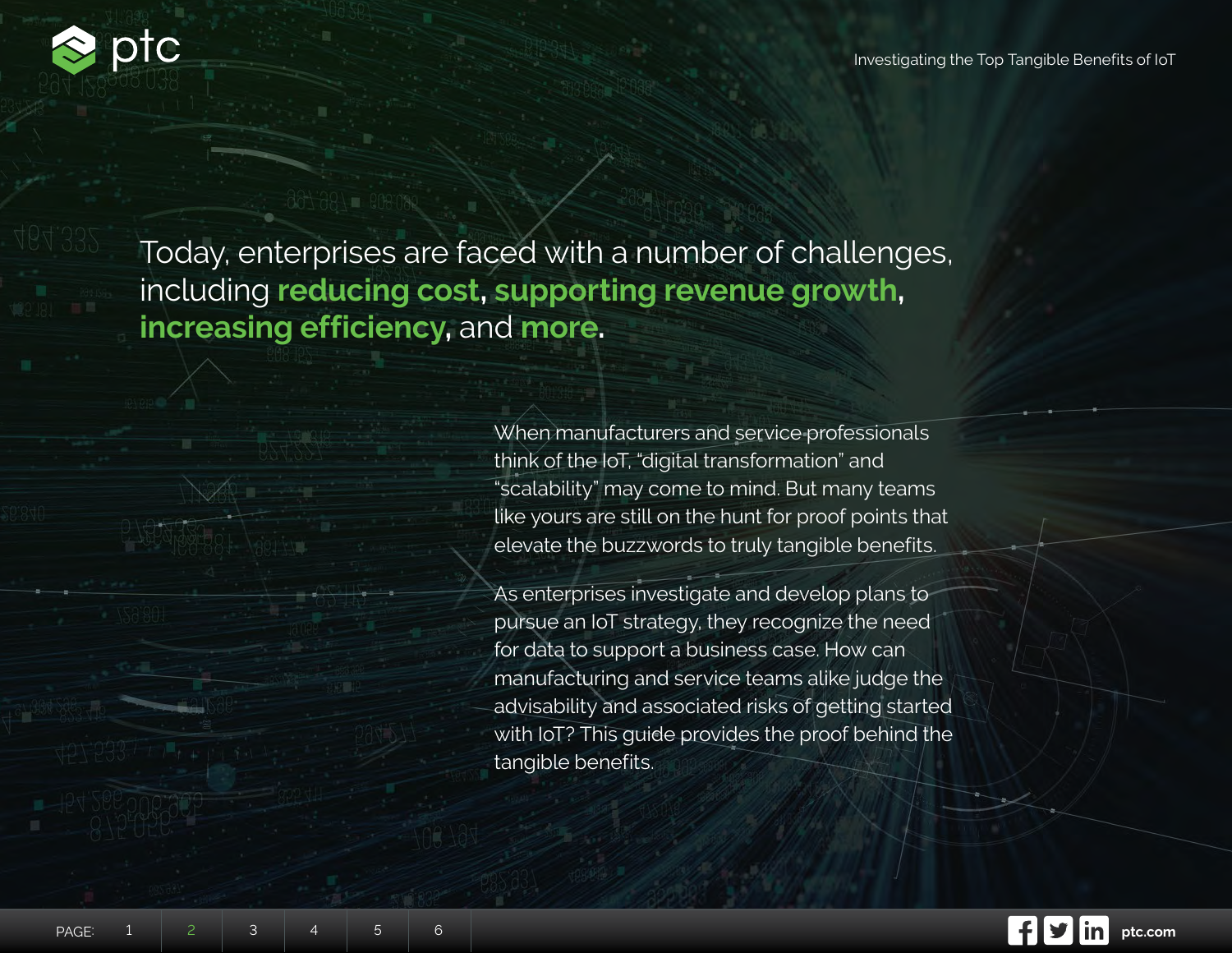<span id="page-2-0"></span>

# 1. Reducing Costs

Reducing costs can be an elusive goal for manufacturers dealing with limited visibility into KPIs, asset health, and workforce performance. By launching a digital transformation strategy, manufacturers get the real-time data needed to:

- $\checkmark$  Monitor asset health and workforce performance
- $\checkmark$  Track the execution of manufacturing operations, including shifts, job orders, materials, and quality
- **◆ Optimize energy costs**

This enables manufacturers to compare planned vs. actual execution times and identify needs for worker productivity improvements.



# **V** Proof Point #1

 $s \in$ 

**MANUFACTURING GOAL #1** SERVICE GOAL #1

# **Reduce Operational Costs**

Automotive parts supplier HIROTEC AMERICA leverages the IoT to **decrease costs**, effort, and development time.

# **Reduce Service Costs**

Technology solutions provider Bell and Howell leverages the IoT to increase the percentage of remote machine maintenance, which **reduces truck roll costs.**

# **D**HIROTEC

**bell Chowell** 

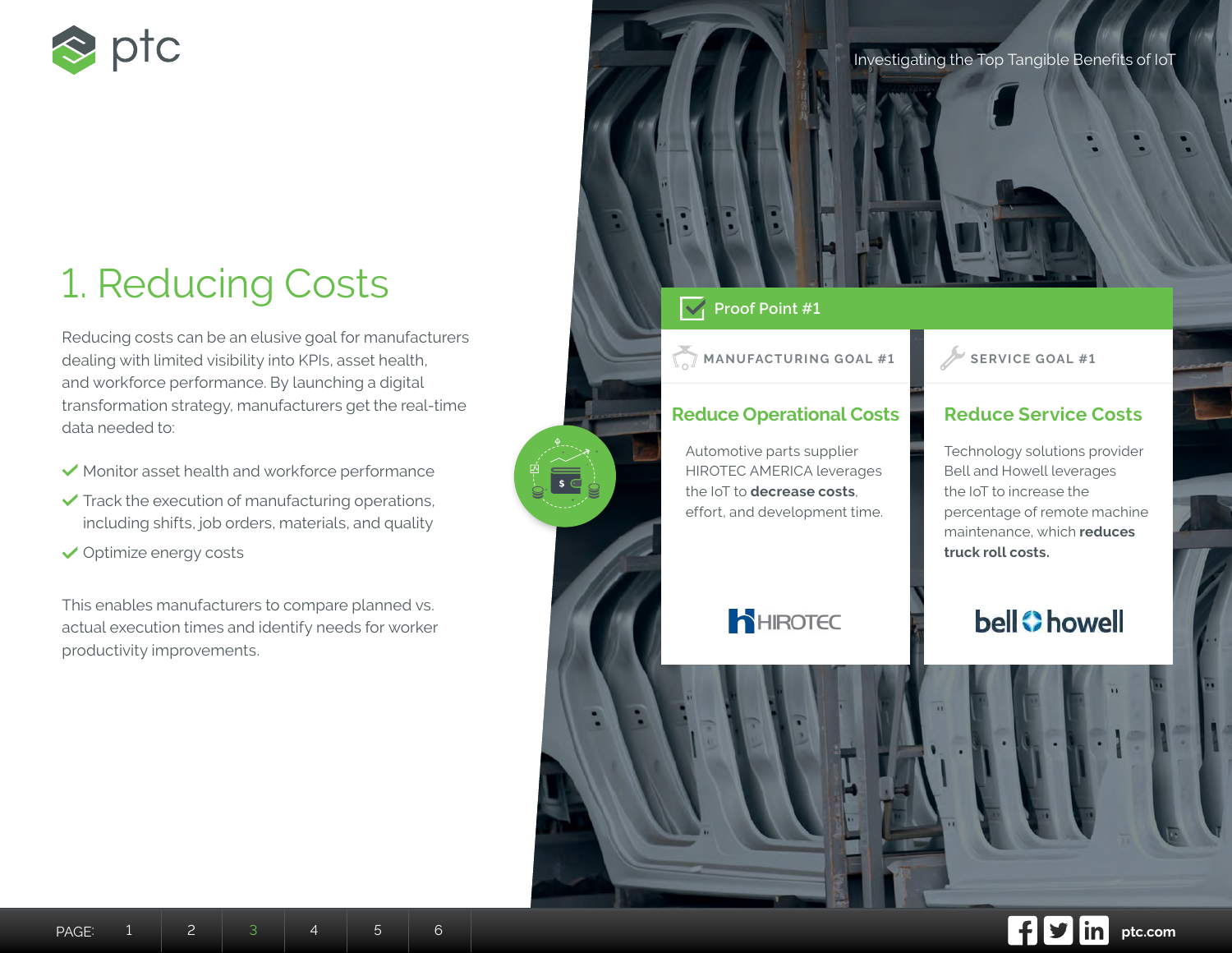<span id="page-3-0"></span>

# 2. Increasing Revenue

Manufacturers today struggle to map out the production value of their machinery and man-power due to ineffective maintenance, equipment, and employee scheduling. At the factory floor level, reactive, paperbased operations can also hinder revenue growth. Implementing a digital transformation strategy helps manufacturers speed maintenance, reduce downtime, increase asset utilization, lower costs, increase operational performance, and improve safety and compliance.

Service professionals find it difficult to leverage service as a revenue generating source—instead, they largely view it as a cost center. An IIoT-based service strategy can help drive revenue by introducing new billing models, enabling enterprises to identify new revenue opportunities and service offerings, and allowing service professionals to monitor a wide variety of equipment.

Investigating the Top Tangible Benefits of IoT

# **Proof Point #2**

**MANUFACTURING GOAL #2 SERVICE GOAL #2**

# **Support Revenue Growth**

Leading control system manufacturer Woodward, Inc. leverages the IoT to get full **visibility into the manufacturing process, including digitally-based business unit- and geographyspecific work instructions.** 

**W** WOODWARD

# **Drive Service Revenue**

After implementing IoT, **40% of sales** at Heidelberg, a leading printing press manufacturer, are now from service.

# **HEIDELBERG**

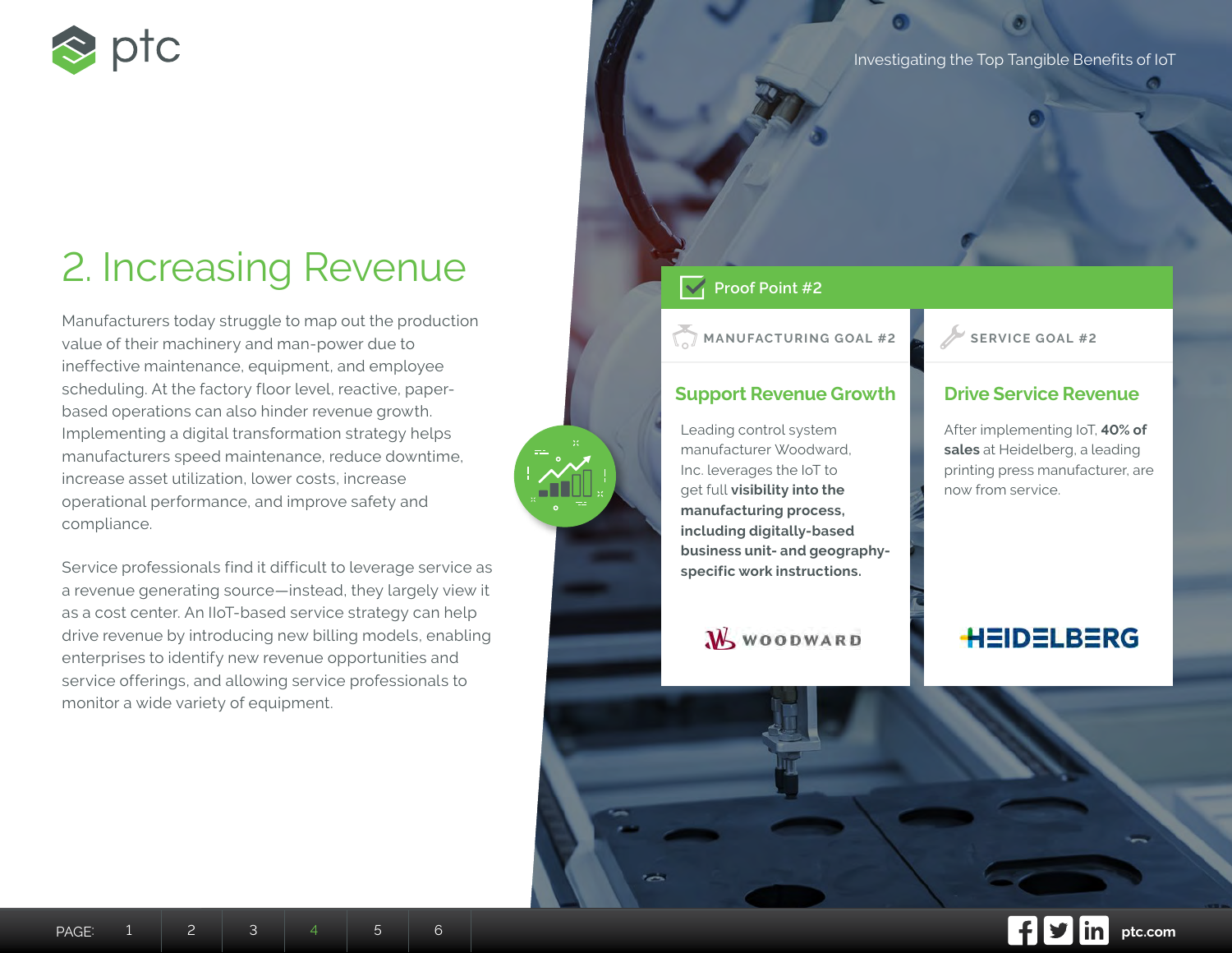<span id="page-4-0"></span>

# 3. Improving Efficiency

Improving asset efficiency is a key goal for manufacturers and service teams alike. Pre-digital transformation, manufacturers struggle to get comprehensive views of the plant floor. With observation-based monitoring, paper-based work instructions, and preventative maintenance, factories can't reach optimal performance. With digital transformation, manufacturers can use data and analytics to monitor asset health in real-time, and in-context, digital work instructions help operators know how and when to fix any issues.

Improving service efficiency is a top objective for service teams—but when faced with limited resources and inefficiencies that extend service call time-to-resolution, streamlining service is a challenge. When service teams achieve digital transformation, they leverage realtime remote monitoring and alerts that speed issue recognition and resolution time.

# **Proof Point #3**

**MANUFACTURING GOAL #3 SERVICE GOAL #3**

# **Increase Asset Efficiency**

Beverage industry leader Carlsberg Group leverages the IoT for the visibility needed to **monitor downtime and increase packaging line performance and uptime.** 



# **Improve Service Efficiency**

Biotechnology leader Illumina implemented IoT and received a **30% reduction in service case duration.**

illumina®

**Sni**